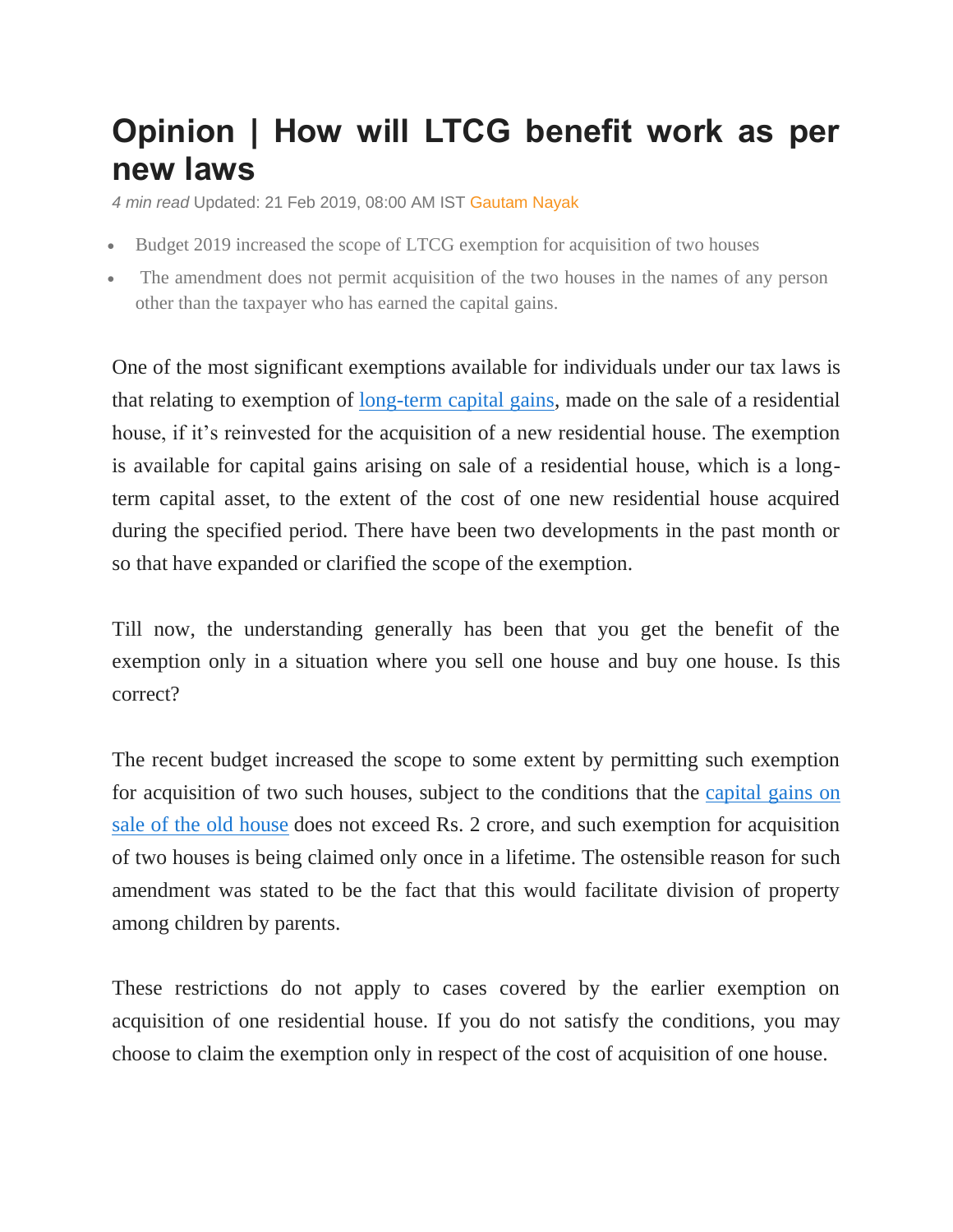These restrictive conditions limit the benefit arising due to the extension of the exemption to only a few cases. In most such cases, where two houses are sought to be acquired, the capital gains would be higher than Rs. 2 crore and, therefore, the benefit of an additional exemption of the cost of one more house would not be available. Also, this simultaneous exemption for cost of acquisition of two houses can be availed of only once in a lifetime and, therefore, many taxpayers may choose not to claim the exemption immediately, but prefer to claim it at a later point of time in their lives, when they may really need such exemption to facilitate the bequest of such houses to their children.

The other aspect is that the amendment does not permit acquisition of the two houses in the names of any person other than the taxpayer who has earned the capital gains. Ideally, in most cases, if the taxpayer is acquiring the two houses for his two children, he would prefer that the houses are acquired in the names of each of the two children, rather than just designating one house as being intended for each of them and bequeathing them through a Will. If he were, however, to acquire the houses in the names of the children, he would not be able to claim any exemption at all, leave alone the exemption for two houses, unless each of the houses was acquired in the joint names of the taxpayer and a child.

While normally the exemption is available only on acquisition of one residential house, the converse is not true. You may sell two residential houses and buy only one residential house, and can still claim exemption for long-term capital gains on sale of both houses, so long as the cost of the new house is more than the total capital gains on the sale of both the old houses. This is because the acquisition of a new house has to be seen vis-à-vis each item of capital gain, so long as it does not result in double exemption in respect of the same cost of acquisition of the new house. A recent decision of the Mumbai bench of the [Income Tax Appellate Tribunal](https://www.livemint.com/Opinion/zxXvWsP1BzXdudc7xyApzM/Revamping-the-Income-Tax-Appellate-Tribunal.html) has confirmed this position.